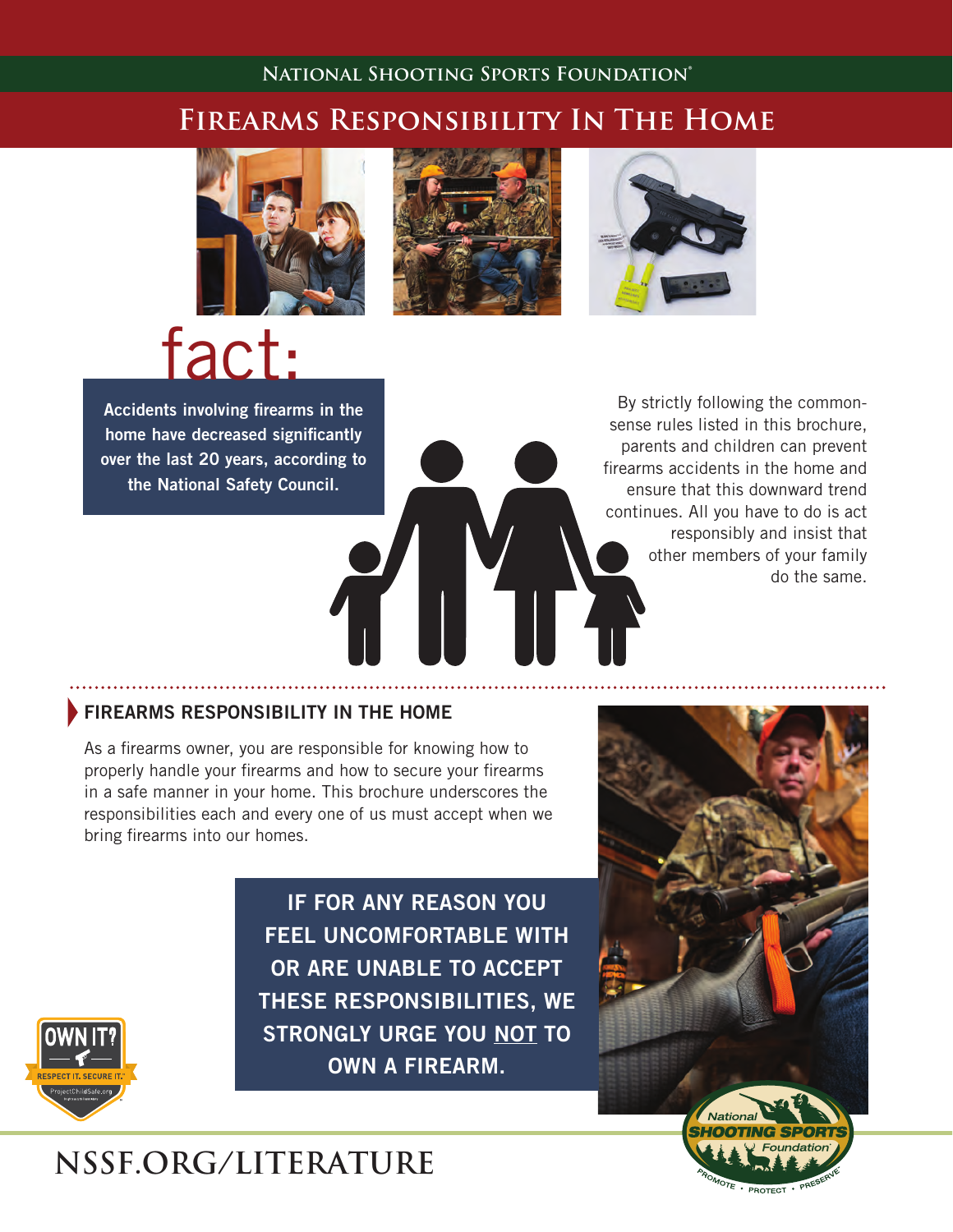# RULES FOR SAFE STORAGE OF FIREARMS

Always unload sporting firearms carefully and completely before taking them into the home, remembering to keep the muzzle pointed in a safe direction. Never load a sporting firearm in the home.

Always store ammunition in a locked location separate from firearms and out of the reach of children.



Always clean and place firearms in their proper storage location immediately after returning from a hunting trip or a day at the range.





Always make absolutely sure that firearms in your home are securely stored out of the reach of children and other unauthorized persons. Unloaded firearms can be secured with a firearm locking device to make

them inoperable. Unloaded firearms also can be stored in a locked cabinet, safe, firearm vault or storage case.





Always re-check firearms carefully and completely to be sure that they are still unloaded when you remove them from storage. Accidents have occurred when a family member has borrowed or loaned a firearm and returned it to storage while it was still loaded.



# SAFE AND SECURE STORAGE OPTIONS

More than 40 million Americans enjoy using rifles, shotguns and handguns for hunting and target shooting. When these firearms are not being used, they must be safely and securely stored. This is where firearms responsibility in the home begins — and ends.

#### OPTIONS TO HELP YOU SAFELY STORE YOUR FIREARMS INCLUDE:

#### **FIREARM SAFE**





**CABLE LOCK**



**ELECTRONIC LOCK BOX LOCK BOX FIREARM CASE**





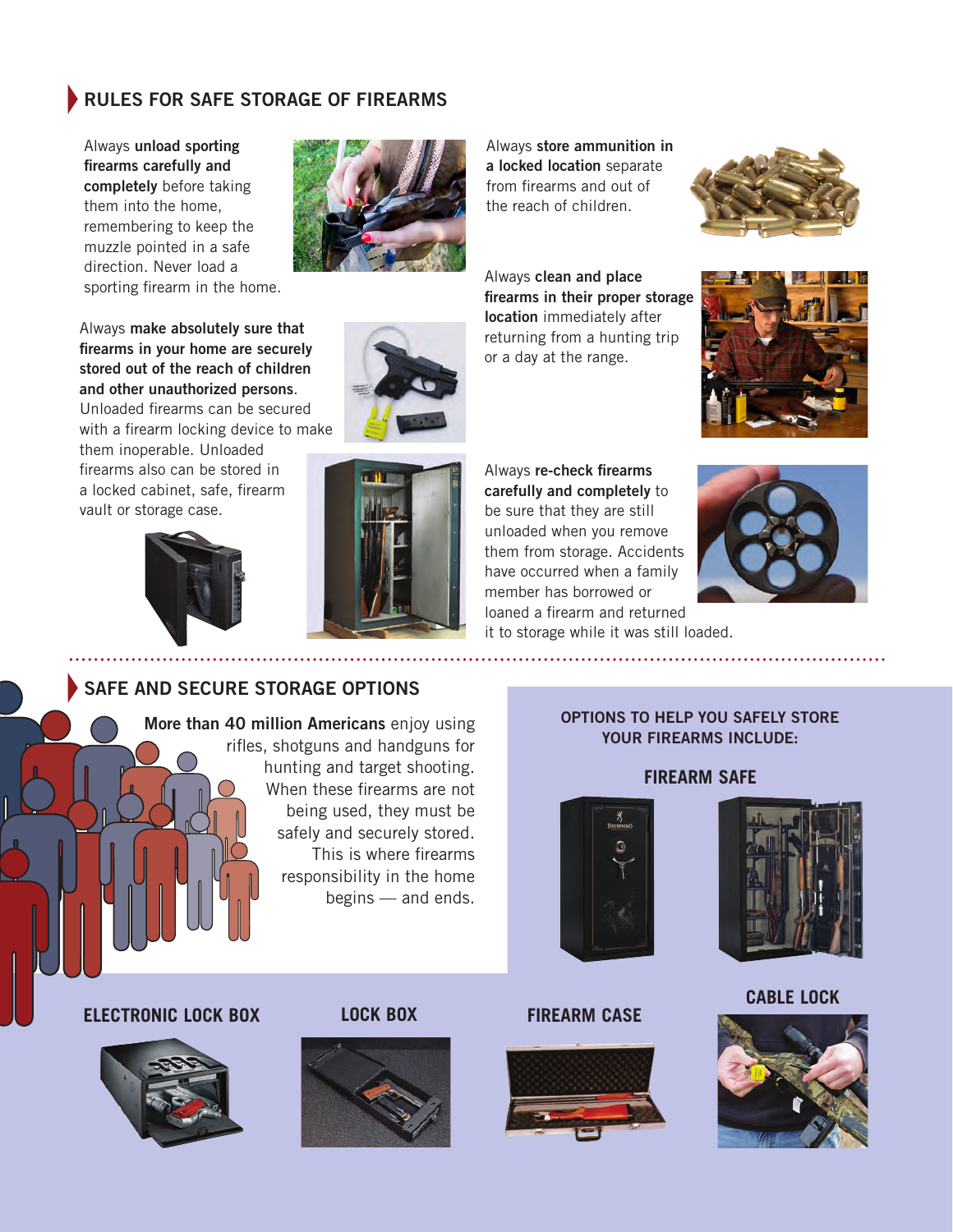# remember:

You are responsible for making certain the firearms in your home are not casually accessible to anyone — especially curious young people.

FIREARMS ACCIDENTS IN THE HOME can be prevented simply by making sure that firearms are kept unloaded and safely stored, with ammunition secured in a separate location.

# Securely storing firearms when



Check municipal, county, state and federal law for any requirements about safe storage of firearms and ammunition, as well as requirements about having loaded firearms and the discharge of firearms in your community.

# FIREARMS KEPT FOR HOME SECURITY

The decision to maintain a firearm in the home for selfprotection is a serious, personal matter. Any added safety benefit gained from owning a firearm depends in large measure on the owner's having appropriate training and clear understanding of safe handling and storage rules. Factors such as individual temperament, reaction to emergency situations, specific family circumstances and support for your having a firearm in the home from other adults in the household must be considered.

If you feel the need for quick access to a loaded firearm in your home, you must take special safety measures. Keeping a firearm to defend your family makes no sense

if that same firearm puts family members or visitors to your home at risk.

In keeping a firearm for home security, your objective should be to have the firearm readily available to you, yet not accessible to others. Special lockable cases that can be quickly opened by authorized individuals are options to consider.

You must exercise full control and supervision over a loaded firearm at all times. This means the firearm must be unloaded and placed in secure storage whenever you leave your home. Secure ammunition separately.

# rta<sub>nx</sub> ALWAYS *make absolutely sure that firearms in your home are securely stored and inaccessible to children.*

A firearm locking device is intended only to **deter access** to a firearm by unauthorized persons, particularly

children. A firearm locking device is not intended to withstand forced entry by someone determined to defeat the lock by using tools or other aggressive means.

<u>im</u>

 $\Omega$ o



A firearm locking device should be considered as only one element of a safe storage program for firearms.



Fatal home firearms accidents can occur when children discover firearms that adults thought were safely hidden or out of reach.

responsible:

Your most important responsibility is ensuring that children cannot encounter loaded firearms. The precautions you take must be effective. Anything less invites tragedy and is a serious violation of your responsibility as a firearm owner.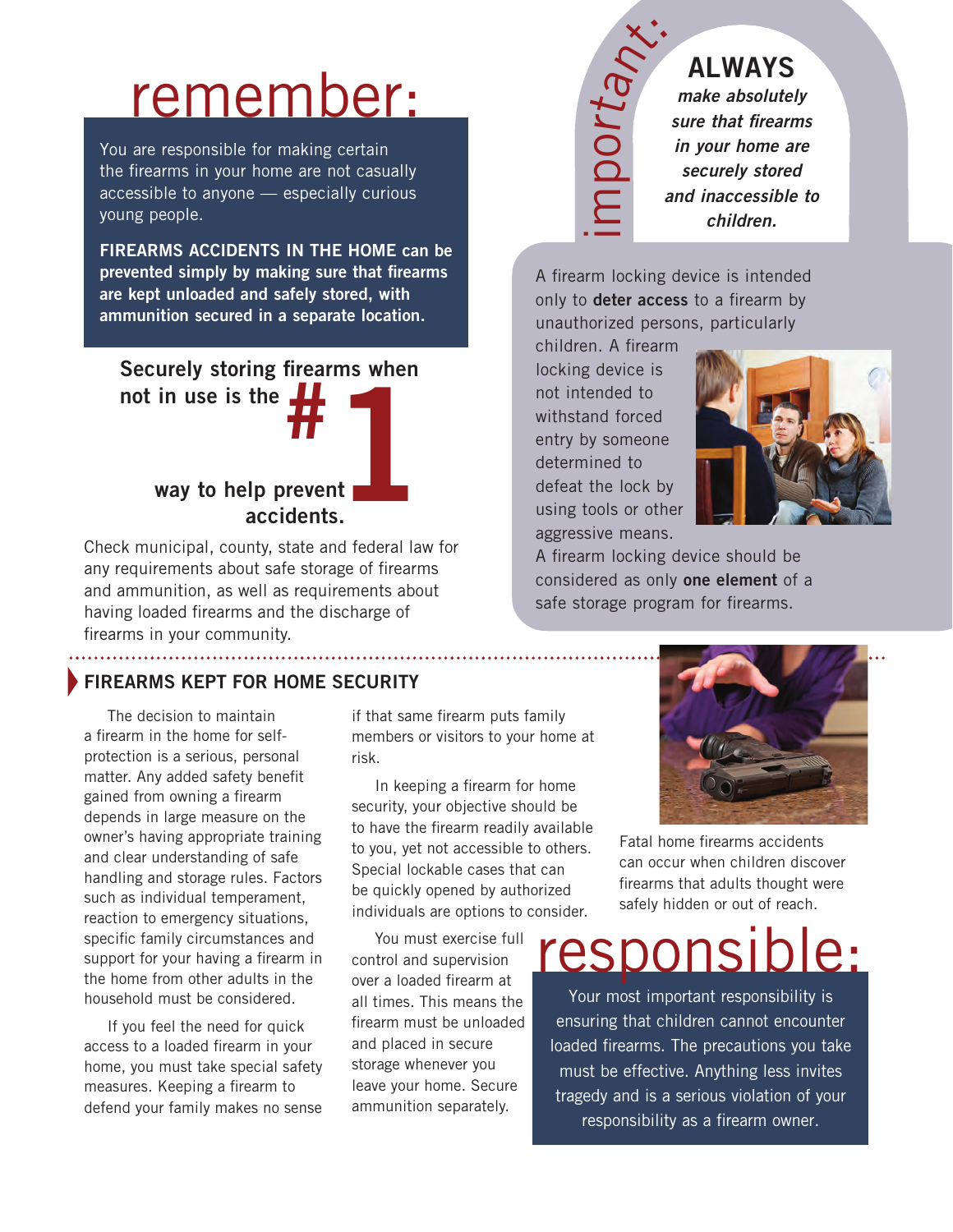# DETERRING ACCESS BY AT-RISK AND PROHIBITED PERSONS

Firearms owners who live with a person who is at-risk or legally prohibited from possessing a firearm may wish to consider upgrading their storage levels to better meet their safe-storage responsibilities. You must be absolutely certain that no firearm can be accessed by an at-risk or prohibited person. Simply hiding a firearm is not secure storage and poses a risk.

Persons considered to be at-risk may include those with symptoms or history of treatment for mental illness, increasing patterns of alcohol/substance abuse, isolation or violent behaviors, or recent experience with a major life event such as divorce, job loss or financial trouble. It also can be someone who you, the firearms owner, have good reason to believe is likely to do harm to himself or others.

A person is legally prohibited from possessing a firearm if he or she is a convicted felon, fugitive from justice, unlawful user of



any controlled substance, illegal alien, dishonorably discharged from the military, subject to a court restraining order, has been convicted of a crime involving domestic violence, has renounced U.S. citizenship, or who has been deemed mentally incompetent ("a mental defective") by a court or involuntarily hospitalized for psychiatric care.

In this situation, consider storing firearms not in use in a locked gun safe or other appropriate security device that is resistant to tampering by an adult. If for any reason you as a firearms owner feel uncomfortable with or are unable to accept these safestorage responsibilities given the circumstance of having an at-risk or prohibited person living with you, we strongly urge you not to own a firearm.

Temporary off-site storage is an option. Such storage can be effective, for example, if an individual living with you is in emotional crisis or exhibits significant behavior change. Friends who are gun owners might offer storage. Your local firearms retailer may know of options for off-site firearms storage in your area.

Secure storage options for gun owners living with at-risk or prohibited persons include a locked gun safe, gun cabinet, lock box or storage case. For added security, portable storage devices can be secured to a wall or the floor, or both, to prevent removal. In addition to locked storage, unloaded firearms can be secured with a gun-locking device that renders the firearm inoperable. Firearms can also be disassembled,



with parts securely stored in separate locations. Please review fully the sections in this booklet titled "Storing Firearms in a Safe Manner" and "Options for Securely Storing Firearms."

Learn more about at-risk behavior and find resources at the National Institute of Mental Health website: nimh.nih.gov. As a family member or friend, you may be in a position to encourage a person in distress to seek assistance from a qualified provider.

Learn more about persons who are legally prohibited from possessing firearms at the Bureau of Alcohol, Tobacco, Firearms and Explosives website: atf.gov/ firearms/how-to/identify-prohibitedpersons.html.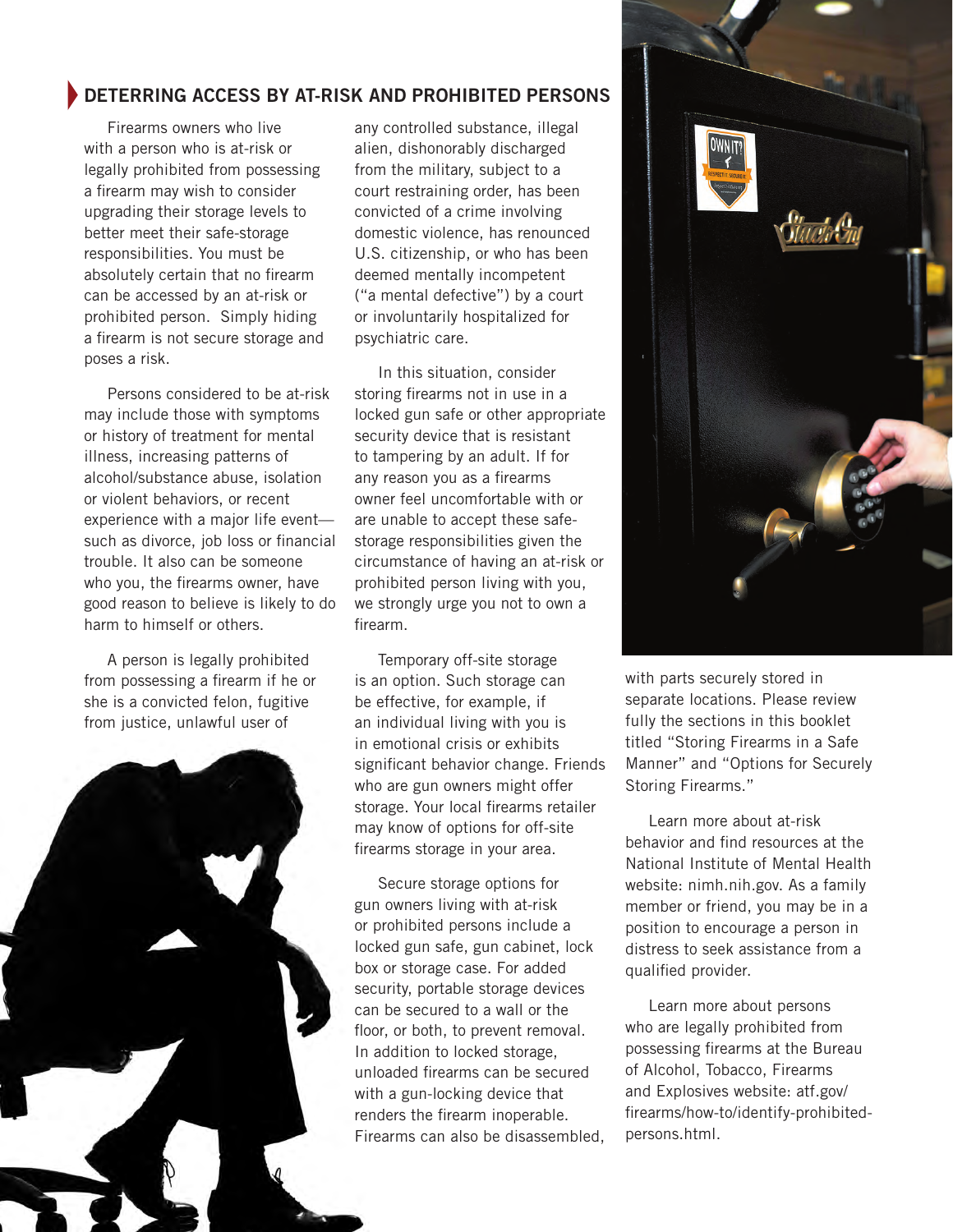

YOUR HOME WILL BE AS SAFE AS YOU CHOOSE TO MAKE IT.

- Firearms kept for security reasons are fully controlled at all times.
- Firearms are securely stored in a location inaccessible to children and other unauthorized persons.
- Sporting firearms are unloaded before they are brought into the home and never loaded while in the home.
- • Sporting firearms are immediately cleaned and placed in secure storage when they are returned from hunting or target shooting.
- When firearms are removed from storage, they are always carefully checked to confirm that they are unloaded.
- Ammunition is stored under lock and key, separately from firearms.
- The owner's manual that came with the firearm must be read and understood.

# SAFE HOME CHECKLIST SAFETY TIPS: GENERAL FIREARM HANDLING

- • Treat every firearm as if it were loaded.
- Keep the muzzle pointed in a safe direction.
- Keep your fingers off the trigger. Don't rely on your firearm's "safety" device.
- Keep the firearm unloaded when not in use.

All members of the household must understand and follow the requirements of *Firearms Responsibility In The Home.*

NOTE TO PARENTS: Read with your children and have them sign the special Kids Message and Contract.



For more information about firearms ownership and storage visit: projectchildsafe.org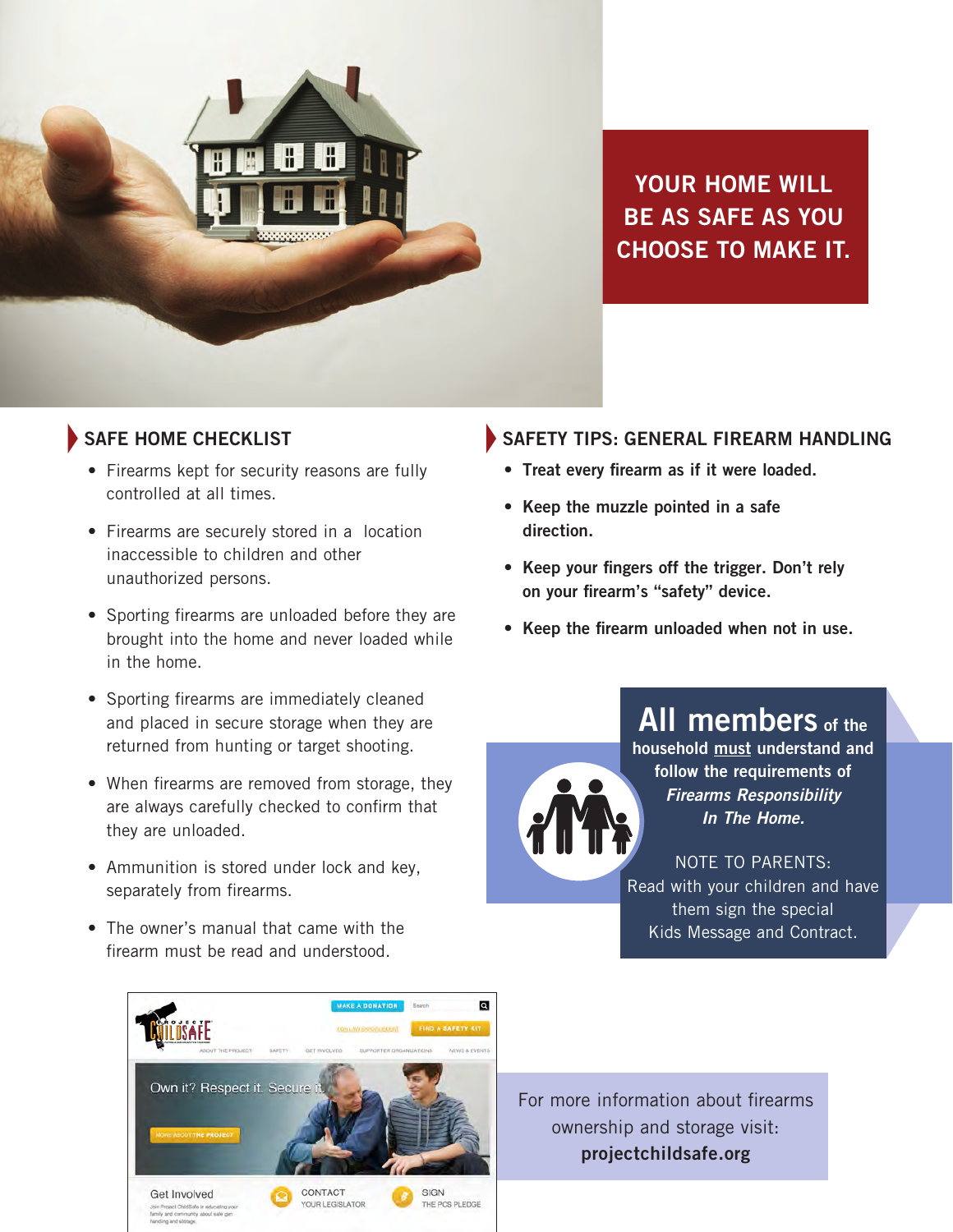

There is one important step you can take right now to prove you are responsible about firearms. Sign this Firearms Responsibility Contract and give it to your parents.

# **FIREARMS RESPONSIBILITY CONTRACT**

# **I Hereby Promise:**

- I will not handle guns without permission from a grown-up that I know.
- I will never play with guns.
- I will not go snooping or allow my friends to go snooping for guns in the house.
- If I find a gun, even if it looks like a toy, I will not touch it; I will tell a grown-up I know right away.
- I will obey the rules of safe gun handling.

My signature \_\_\_\_\_\_\_\_\_\_\_\_\_\_\_\_\_\_\_\_\_\_\_\_\_\_\_\_\_\_\_\_\_\_\_\_\_\_\_\_\_\_\_\_\_\_\_\_\_\_\_\_\_\_\_\_\_\_\_\_\_\_\_\_\_\_\_\_\_\_

Parent's/guardian's signature extendion to the part of the Date of Date of the Date of the Date of the Date of the  $\alpha$ 

# A MESSAGE TO KIDS ABOUT FIREARMS RESPONSIBILITY

Not long ago, in another town, some kids found a firearm. Maybe they were looking for it because of something they saw on television. Maybe one of them dared the other to find it. Maybe they just found a firearm that was left out by mistake. It doesn't matter why they found it. What matters is the firearm was loaded, and they played with it. Now they are very sorry they did. Don't let this happen to you. Always follow these safety rules:

- Don't go looking for firearms, in your house or a friend's house. Don't let other kids look for firearms in your house.
- If you find a firearm in your house or anywhere else  $-$  leave it alone. Don't touch it! Don't let anyone else touch it! Tell an adult.
- Even if a firearm looks like a toy don't touch it! Some real firearms look like toys. Don't take a chance. Tell an adult.

*Remember... if you find a firearm, don't pick it up. Just leave it alone and tell an adult right away.*